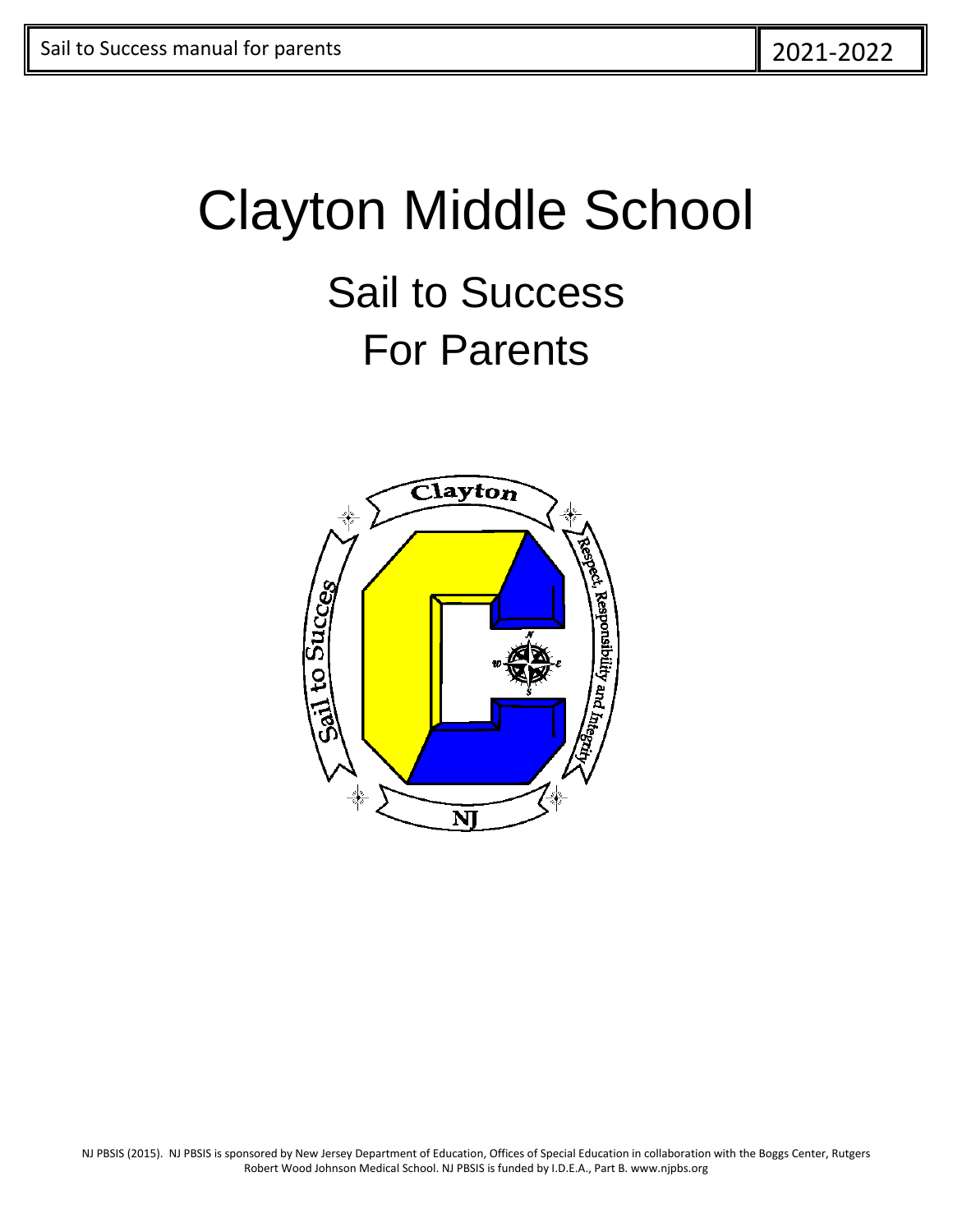#### **Positive Behavior Support in Schools The Basis for Sail to Success**

Here at Clayton Middle School, we really value our parents and the important role they place in our students' education. We are working hard to reach out to you more often, to tell you about what we are doing, and to share lots of ideas about how we can make your child's school year a success. We hope that you will let us know how we are doing and share your feedback.

We are very excited climate initiative at Clayton Middle School. We have partnered with the New Jersey Positive Behavior Support in Schools (NJ PBSIS) initiative to design and implement school-wide interventions that will focus on promoting positive student behavior, improve our sense of community, and provide support for students who need a little extra help. We are very excited about how our partnership with NJ PBSIS is going to enhance our school! You can visit the NJ PBSIS website at [www.njpbs.org.](http://www.njpbs.org/)

Research suggests that schools with a positive social climate are associated with fewer occurrences of conduct problems and better student performance outcomes (i.e. achievement and attendance). Affirming positive behavior, teaching social skills, equipping teachers with the skills to meet the needs of diverse learners, getting student input, and using multi-setting interventions are all examples of recommended practices for promoting a positive school climate. While a positive school climate benefits all students, students with individual behavior support planning needs particularly benefit when school environments are positive, welcoming, and supportive. Through the NJ PBSIS initiative, we are learning about how to enhance our school's climate and atmosphere. In particular, we are focusing on how to:

- **1.** Clearly **define** for students what is expected of them.
- **2.** Be **consistent** across staff in how we talk to students about those expectations.
- **3.** Improve our **procedures and routines** so the school day runs smoothly.
- **4.** Provide lots of **encouragement** and social praise when students display the school expectations.
- **5.** Make students feel **welcomed** and valued.
- **6.** Encourage **positive interactions** between students and between students and staff.
- **7.** Provide students with **help and support** to overcome challenges and difficulties academically, socially, and behaviorally.

We are excited to present to you an overview of *Sail to Success* for Clayton Middle School. This manual will provide you with a list of the behavior expectations we have for our students and the exciting recognition system we are putting in place to celebrate our students' accomplishments. Throughout the year, we will be sharing with you ideas and suggestions for how you can talk with your child about *Sail to Success* at home.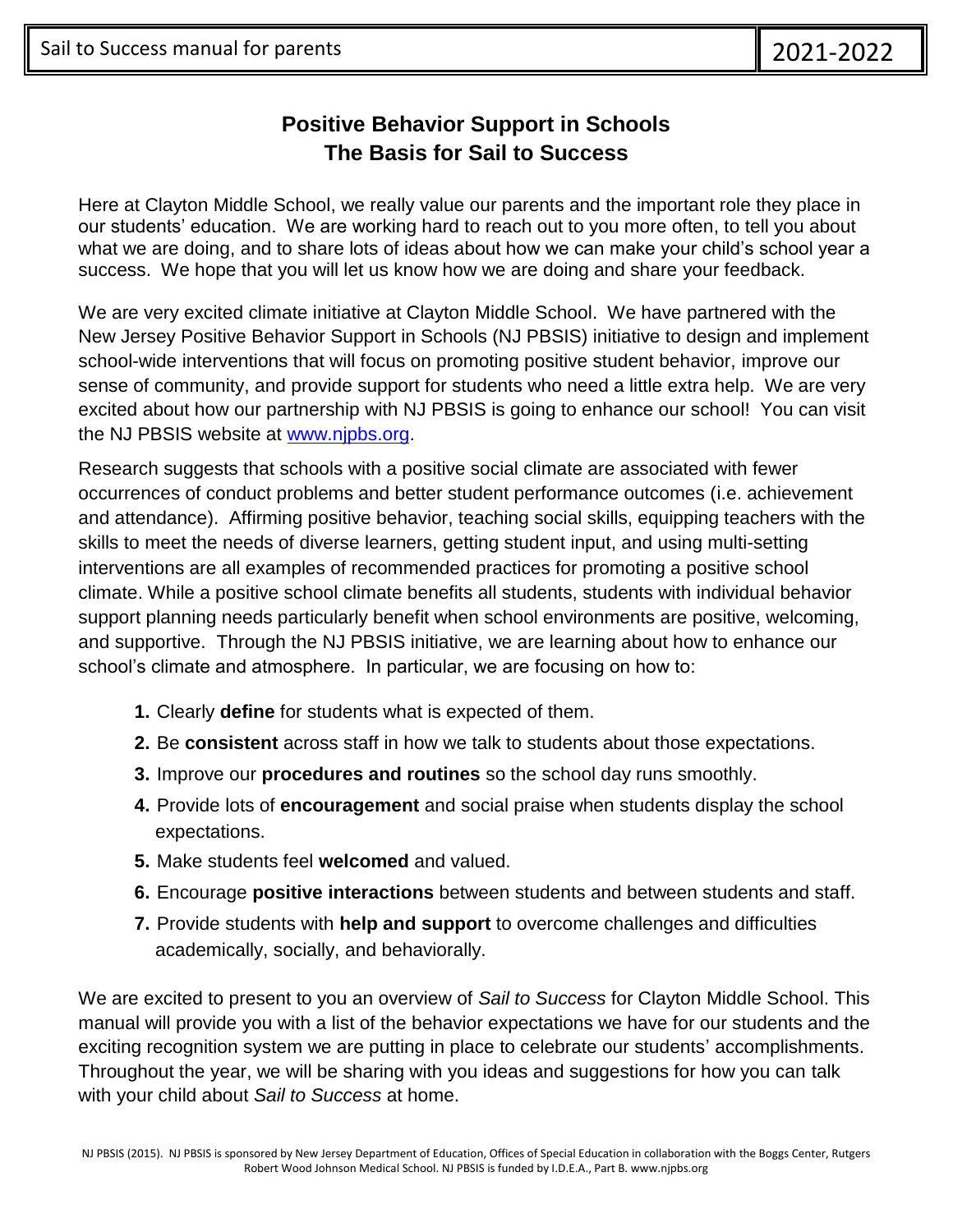### Expectations by Location

We spent time gathering information, asking parents, staff, students for input, and reviewing our office conduct referral data. We used all this information to develop specific behaviors that we want to see exhibited by our students in each location of the building. These are the expectations that make up our *Sail to Success* Program:

| <b>Hallway</b> |                                                        | Classroom                                                  |  |  |
|----------------|--------------------------------------------------------|------------------------------------------------------------|--|--|
| 1.             | Use quiet, kind words                                  | Use quiet, kind words<br>1.                                |  |  |
| 2.             | Keep hands, feet, and objects to yourself              | Keep hands, feet, and objects to yourself<br>2.            |  |  |
| 3.             | Follow adult directions                                | Follow adult directions<br>3.                              |  |  |
| 4.             | Stay to the right and walk at all times                | Be in your seat when the bell rings and remain quiet<br>4. |  |  |
| 5.             | Walk directly to your destination                      | Stay quiet when someone else is speaking<br>5.             |  |  |
| 6.             | Follow locker schedule                                 | Have class materials ready<br>6.                           |  |  |
| 7.             | Keep electronics away                                  |                                                            |  |  |
|                |                                                        |                                                            |  |  |
|                | <b>Locker Rooms</b>                                    | <b>Cafeteria</b>                                           |  |  |
| 1.             | Use quiet, kind words                                  | Use quiet, kind words<br>1.                                |  |  |
| 2.             | Keep hands, feet, and objects to yourself              | Keep hands, feet, and objects to yourself<br>2.            |  |  |
| 3.             | Follow adult directions                                | Follow adult directions<br>3.                              |  |  |
| 4.             | Dress within 4 to 5 minutes                            | Walk at all times<br>4.                                    |  |  |
| 5.             | Report to your squad after teacher dismiss from locker | Wait for your table to be called<br>5.                     |  |  |
|                | room as a group                                        | Clean up your area<br>6.                                   |  |  |
| 6.             | Follow gym class dress code policy                     |                                                            |  |  |
|                | <b>Bathroom</b>                                        | <b>PAC</b>                                                 |  |  |
| 1.             | Use quiet, kind words                                  | Use quiet, kind words<br>1.                                |  |  |
| 2.             | Keep hands, feet, and objects to yourself              | Keep hands, feet, and objects to yourself<br>2.            |  |  |
| 3.             | Follow adult directions                                | 3.<br>Follow adult directions                              |  |  |
| 4.             | Flush toilet                                           | Keep quite during performance/speaker<br>4.                |  |  |
| 5.             | Return to class within 5 minutes                       | Food and drinks away<br>5.                                 |  |  |
| 6.             | Wash and dry your hands                                | Keep electronics away<br>6.                                |  |  |

NJ PBSIS (2015). NJ PBSIS is sponsored by New Jersey Department of Education, Offices of Special Education in collaboration with the Boggs Center, Rutgers Robert Wood Johnson Medical School. NJ PBSIS is funded by I.D.E.A., Part B. www.njpbs.org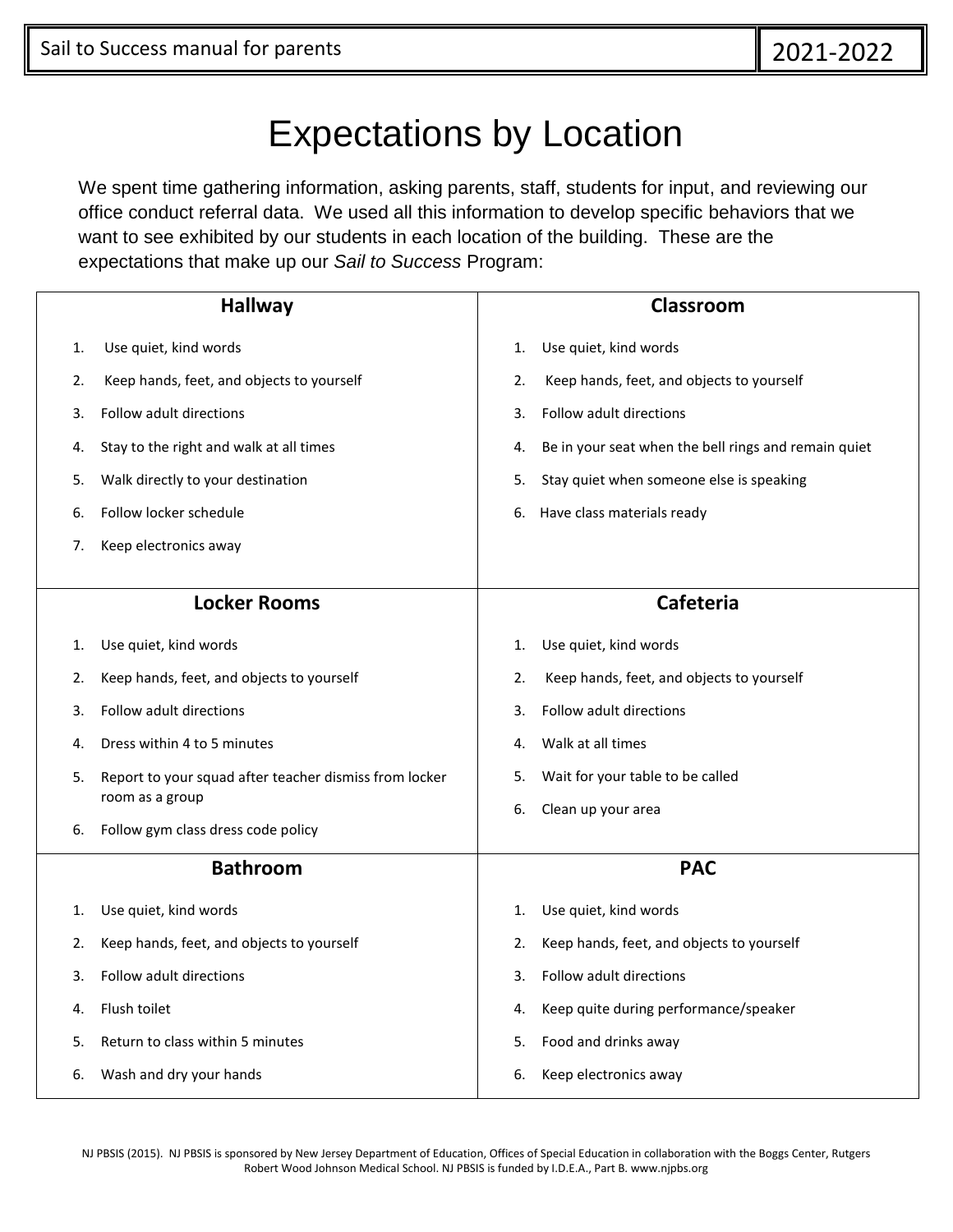|    | <b>Digital Citizenship</b>                |
|----|-------------------------------------------|
| 1. | Use quiet, kind words                     |
| 2. | Keep hands, feet, and objects to yourself |
| 3. | Follow adult directions                   |
| 4. | Only visit appropriate sites              |
| 5. | Report misuse of social media             |
| 6. | Only talk with people you know            |
|    |                                           |

### Teaching Students' the Expectations

One thing we are doing differently is using an 'instructional' approach to talking with students about behavior expectations. Activities that involve modeling, discussing, and practicing the expectations will occur intermittently throughout the school year. By using an instructional approach, students are more likely to internalize these behaviors as regular habits. Additionally, throughout the year, we will have activities and instruction specifically targeting the behaviors we expect of our students. Some of the activities we have planned for this year include: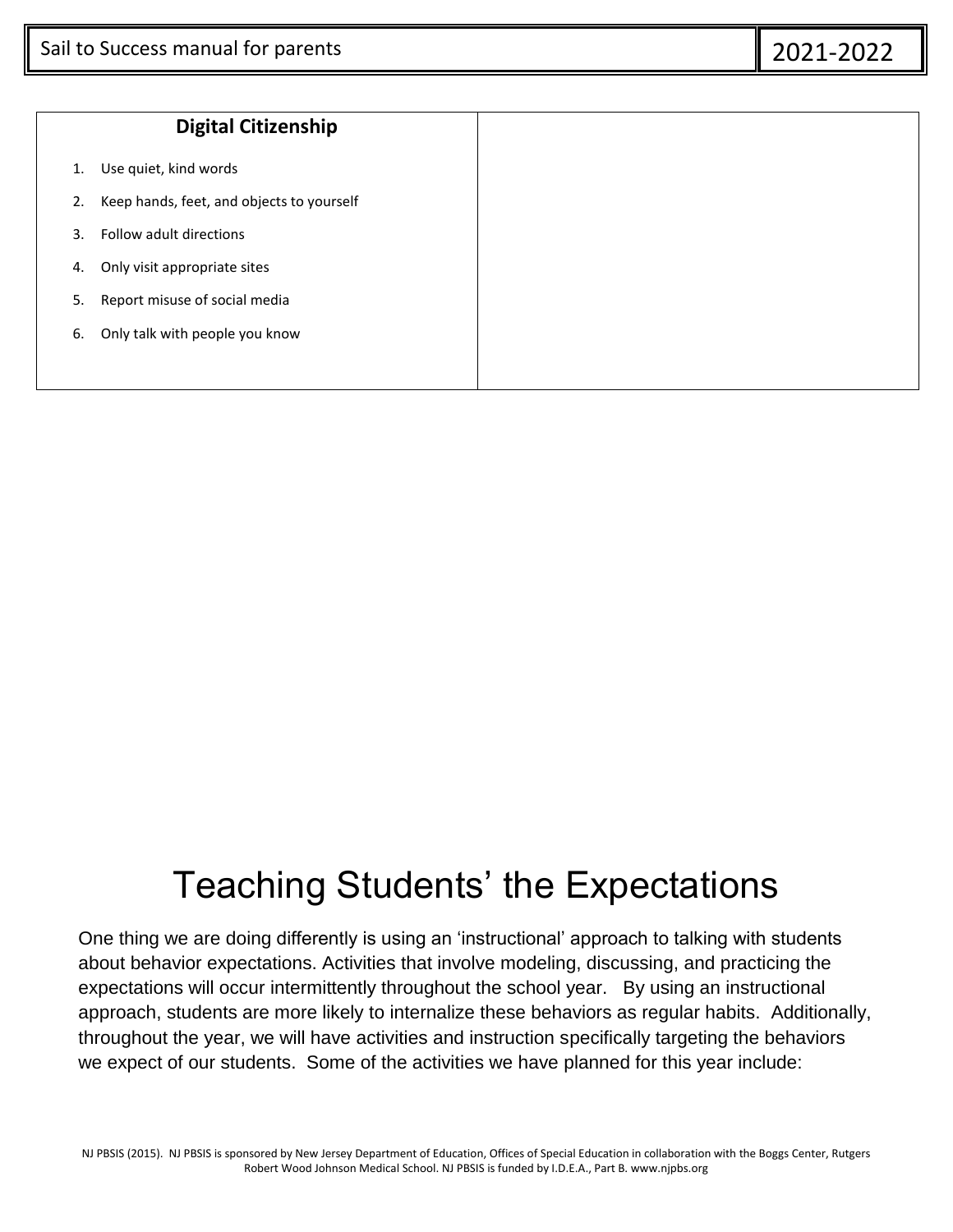- *Sail to Success* "Kick-Off" Event
- Weekly gift card drawings
- Grand Prize annual drawing in June
- Captain Joe's Treasure Chest filled with prizes
- Classroom instruction on location expectations
- Quarterly VIP lunches for students
- Monthly Movie on the PAC

Stayed tuned for updates and invitations to some of these events!

## Celebrating Our Students' Accomplishments

One of the most important things we can do is give our students positive feedback for the positive choices they are making. We want them to know when they have done the right thing and that we are proud of them. To celebrate our students, we have developed a fun recognition system that we will be using at our school.

#### **Procedures for Distributing Boarding Tickets to Students**

When a teacher sees students demonstrating *Sail to Success* behaviors, they will give the student a Boarding Ticket and provide the student with **behavior specific praise** for why they are receiving the ticket. Examples of behavior specific praise include "Thank you for holding the door" and "Turning in your homework on time was very responsible." **Update: Students now receive Boarding Tickets virtually through PBIS rewards.**

#### **When distributing tickets, the teachers will remember these important points:**

- Boarding Tickets are distributed to students when they are seen engaging in a positive *Sail to Success* behavior (see the suggestion list for examples).
- To always provide a behavior specific praise statement that tells the student exactly why they are getting the ticket, i.e. "Thank you for being prepared today," "Thanks for helping your classmate," or "That was a very respectful way of saying no to your classmate".
- Use the tickets as a strategy to increase or reinforce a positive behavior you would like to see in individual students or for the class.

#### **Procedures for how students will use the tickets**

- Students will receive tickets throughout the day for demonstrating behaviors that are consistent with the *Sail to Success* program.
- If a teacher uses their own classroom incentive system (encouraged) then students will turn in "redeem" their Boarding Tickets in the classroom.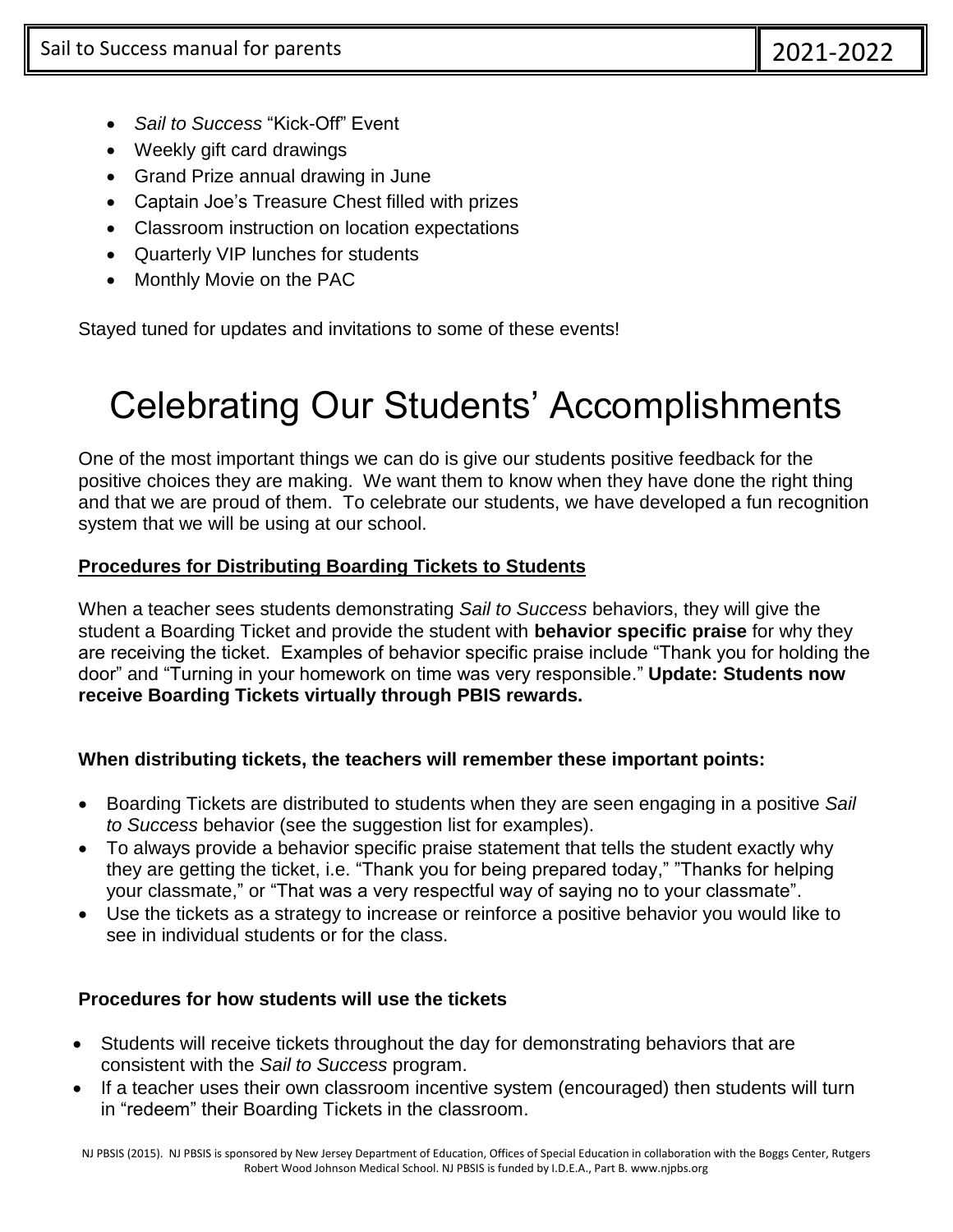In addition to classroom incentive systems, there are also **school-wide** incentive systems such as the school wide PBIS Rewards Store, events and raffles.

#### **Procedures for PBIS Rewards Store**

- Students will use their PBIS Rewards account to access the virtual PBIS store.
- Student will "purchase" various prizes using their Boarding Tickets
- Captain Joe's Treasure Chest will be brought to the lunch periods on the  $15<sup>th</sup>$  and  $30<sup>th</sup>$  of every month for students to redeem their prizes

#### **Procedures for the weekly raffle**

- Students can enter into the gift card raffle on their PBIS Rewards account.
- A drawing for gift cards will take place every Friday. The more entries the student gets with their Boarding Tickets, the more chances the student has to win a prize!
- Other raffles will be included throughout the year

#### **Procedures for First Class Boarding Tickets**

- First Class Boarding Tickets will be given out to students who receive positive referrals.
- The First Class Boarding Tickets will guarantee entry into special VIP events.

#### **Positive Student Referral**

Many of our students demonstrate exceptional character. We want to recognize their special accomplishments. The Positive Student Referral is submitted by a teacher or staff person who wants to recognize a student for exceptional behavior and/or character.

#### **Procedures for the Positive Student Referral**

- Any time a staff member catches any student exhibiting exceptional behavior, going above and beyond, they can write up a Positive Student Referral.
- Staff submit Positive Student referrals to the Vice-Principal.
- The students' names are announced the following Monday and the students are provided with a First Class Boarding Ticket.
- A photo of the students holding their certificates will be displayed the following month on the "Wall of Pride" in the main hallway next to the office.

# Getting Involved